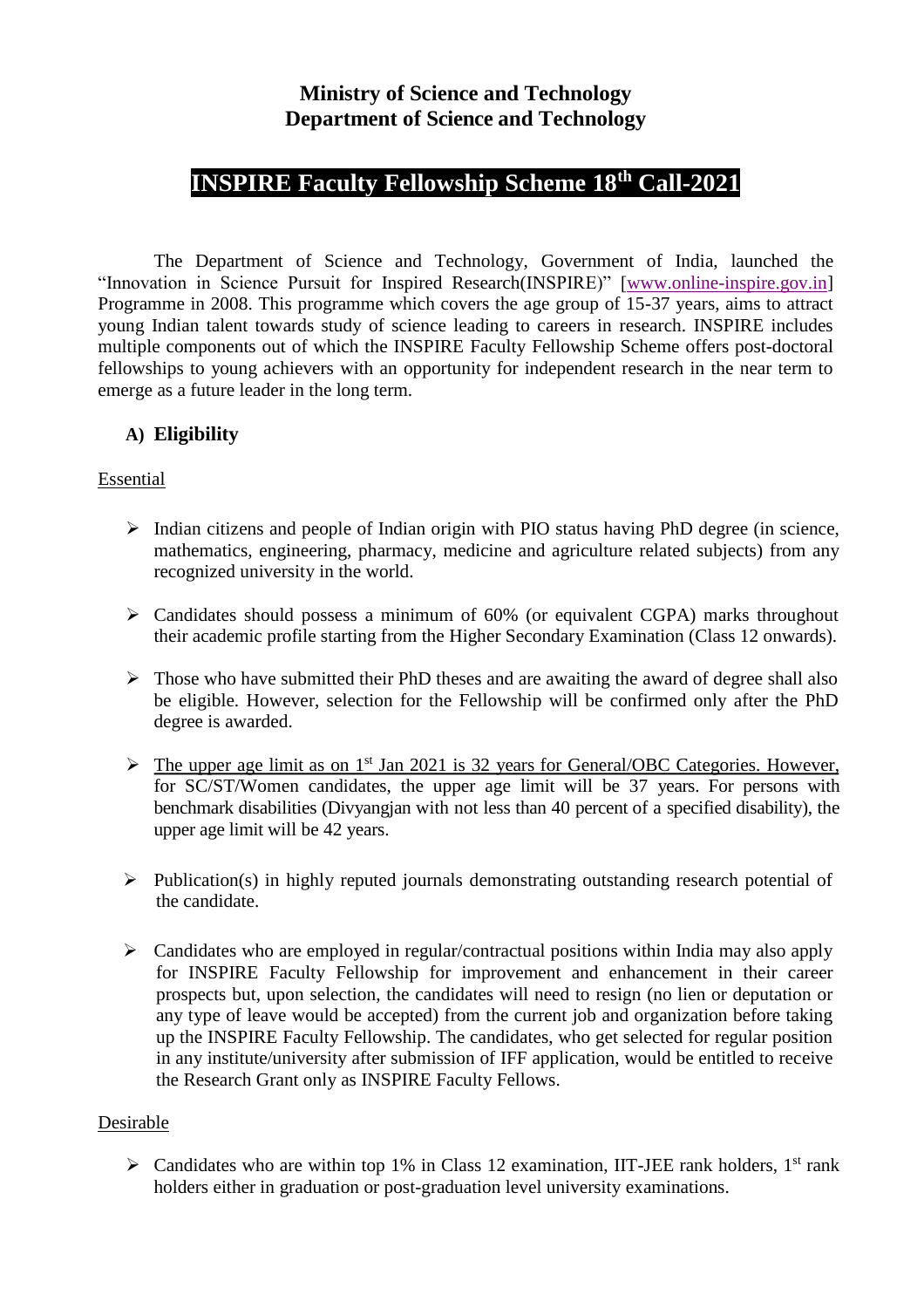#### **B) Mode of Application**

- ➢ Eligible candidates need to submit applications ONLINE through the portal of INSPIRE programme. No other mode of submission of the application is permitted.
- $\triangleright$  To apply ONLINE, please visit the website: [www.online-inspire.gov.in](http://www.online-inspire.gov.in/) and follow the process described therein. After successful submission of the application online, the candidate may obtain a print out of the application and keep it for his/her personal reference.

#### **C) Method of Selection**

- ➢ The Indian National Science Academy (INSA), New Delhi, in coordination with DST, is implementing this INSPIRE Faculty Fellowship Scheme up to the stage of recommendation of candidates for INSPIRE Faculty Fellowship.
- ➢ A three-tier selections process, viz. evaluation by discipline-based Expert Committees (INSA), followed by the recommendations of Apex Level Committee (INSA) and INSPIRE Faculty Award Council (DST). Based on the recommendations of these Committees, DST makes the final selection.

#### **D) Amount and Duration of INSPIRE Faculty Fellowship**

- $\triangleright$  Each selected INSPIRE Faculty Fellow will be eligible to receive a consolidated amount of Rs.1,25,000/- per month as fellowship. In addition, a Research Grant of Rs.7.0 lakh every year for 5 years will also be provided to each successful candidate including the carryforward amount, if any, from the previous year. The consolidated amount of Rs.1,25,000 per month is an all-inclusive fellowship and taxable as per the Indian IT Act.
- ➢ The INSPIRE Faculty Fellowship is for a maximum period of 5(five) years. No Fellow should avail two fellowships concurrently during the tenure of this Fellowship period.

## **E) Terms and Conditions for Implementation**

- $\triangleright$  Candidates, who have not identified host institutions at the time of their application, should do so immediately after their final selection. All selected candidates should avail the INSPIRE Faculty Fellowship within 3 months of their final selection.
- $\triangleright$  A selected candidate, who is yet to be awarded the PhD degree, will receive intimation for submission of his/her PhD degree certificate within 3 months to avoid forfeiting the opportunity. Upon submission of the PhD degree certificate, the Offer Letter will be issued to the candidate through the web portal with 3 months' validity to undertake the fellowship at the chosen Host Institution.
- ➢ Selected INSPIRE Faculty Fellows joining private academic/research institutes shall receive only the Research Grant and their host institutions will have to pay the fellowship amount as per Scheme norms.